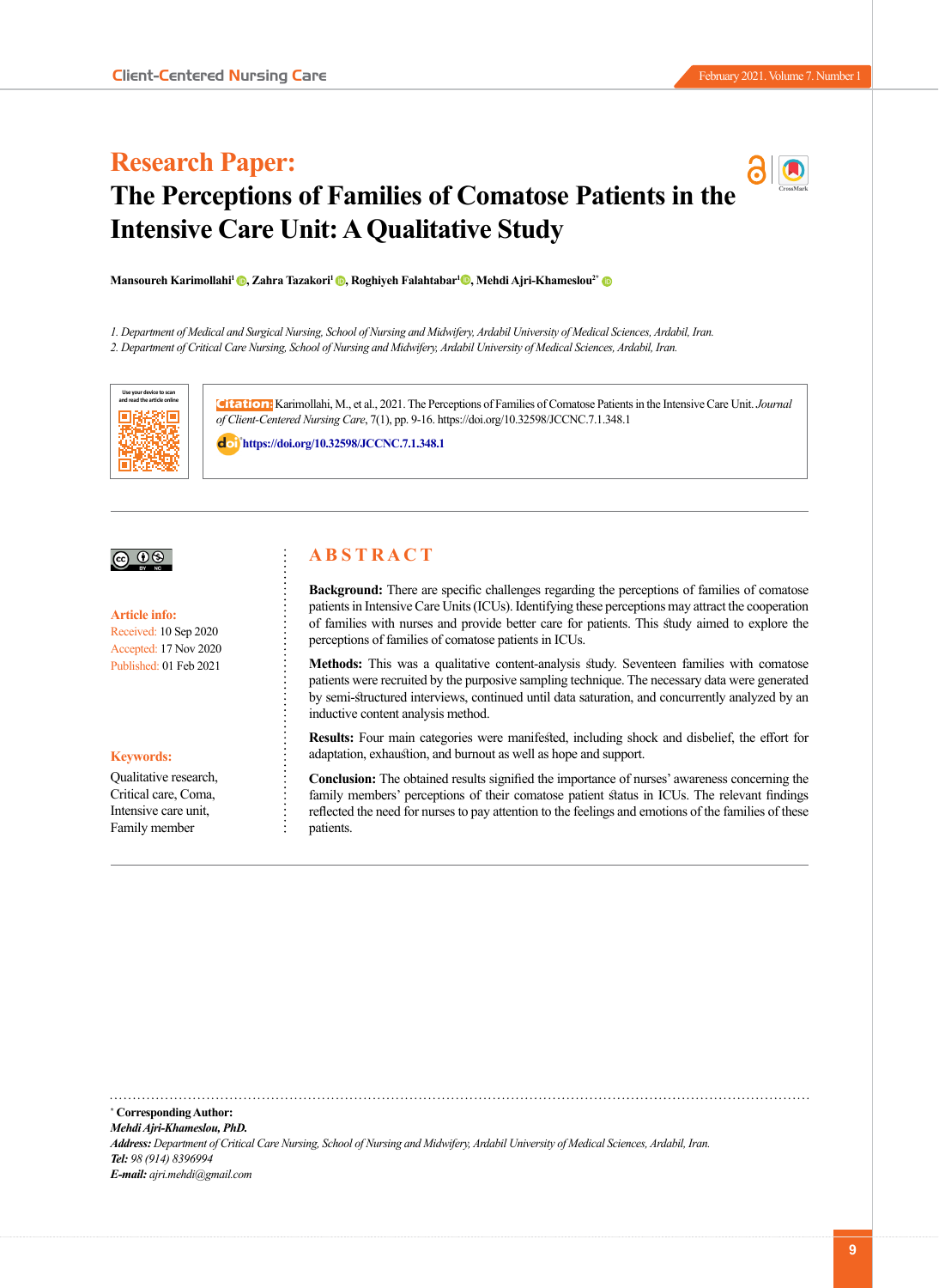# **Highlights**

**M**

- There are specific challenges regarding the perceptions of families of patients affected with coma in intensive care units.
- Identifying these perceptions may attract the cooperation of families with nurses and providing better care for patients.

● The present study findings led to the formation of 4 categories; shock and disbelief, the effort for adaptation, exhaustion, and burnout and hope and support.

● According to the study findings, patients' families should be supported by the intensive care team.

## **Plain Language Summary**

Many people annually go into a coma all over the world and most of them are admitted to intensive care units. The hospitalization of a family member in a critical care unit is a very bitter and special experience. This study explored the perceptions of the families of comatose patients in intensive care units. The related findings suggested that the families are in shock and disbelief, and try to adapt to the situation, feel exhausted and burnt-out, and need hope and support. The findings reflected the need for nurses to pay attention to the feelings and emotions of the families of these patients.

# **1. Introduction**

ore than millions of individuals worldwide experience coma annually [\(Weiss](#page-7-0)  [et al. 2012\)](#page-7-0). Besides, most of them are admitted to the Intensive Care Unit (ICU) [\(Peeters et al. 2015\)](#page-7-1). The predic-

tion of these patients' recovery trends is highly complicated [\(Chookalayia et al. 2018;](#page-6-0) [Horsting et al. 2015;](#page-6-1) [Ste](#page-7-2)[vens, Cadena & Pineda 2015\).](#page-7-2) Accordingly, the patients' families play a key role in their care and are recognized as a member of the healthcare team [\(Wetzig & Mitchell](#page-7-3)  [2017\)](#page-7-3). The families of patients hospitalized in ICU may encounter frustration and a high level of emotional and mental stress [\(Mitchell et al. 2016\)](#page-7-4). Emotional disturbance, role conflict, variable responsibilities, interference in daily routines, and changes in familial relationships make caring for comatose patients more difficult. Furthermore, regulations on limited visits and technical equipment of critical care units hinder the family from providing care to the patient (McDonald et al. 2017); consequently, exploring families' challenges and perceptions may help with better care planning and the cooperation of the families with the ICU staff.

Three-quarter of patients admitted to ICU are unable to remark on their treatment decisions; thus, physicians and nurses should refer to their families to decide on treatment procedures (Mattar, Liaw & Chan 2013). Such conditions aggravate the pressure on their families and their emotional distress [\(Gorji et al. 2014\)](#page-6-2). However, these families may be unable to characterize their needs in the early stages of crisis (Kirshbaum‐Moriah et al. 2018). Accordingly, ICU nurses are in an ideal position to address the families' needs and help them to face stressful conditions due to close interaction with patients (Lam & Beaulieu 2004; [Leon & Knapp 2008\)](#page-6-3).

Nevertheless, because of concentrating on providing care to patients, nurses may unintentionally ignore the emotions and needs of patients' families and rank them as their second priority [\(Azoulay et al. 2000;](#page-6-4) [Wetzig](#page-7-3)  [& Mitchell 2017\).](#page-7-3) Thus, such studies can increase the awareness of physicians and nurses about the family members of these patients.

In Iran, few researchers have addressed the experiences of the family members of comatose patients affected in ICU; previous studies investigated the condition of comatose patients and how to help their family so that their patient regains consciousness sooner. Some studies argued that cultural issues strongly influence the perception of these families [\(Leon & Knapp 2008;](#page-6-3) McDonald et al. 2017). The concept of providing care to patients in a coma and their families remains undiscovered in our culture, i.e. special challenges in this area (Lam & Beaulieu 2004); thus, it is necessary to explore this issue to understand the problems of these families and present a solution to reduce families' worries and improve the condition of patients in coma admitted to ICU. Accord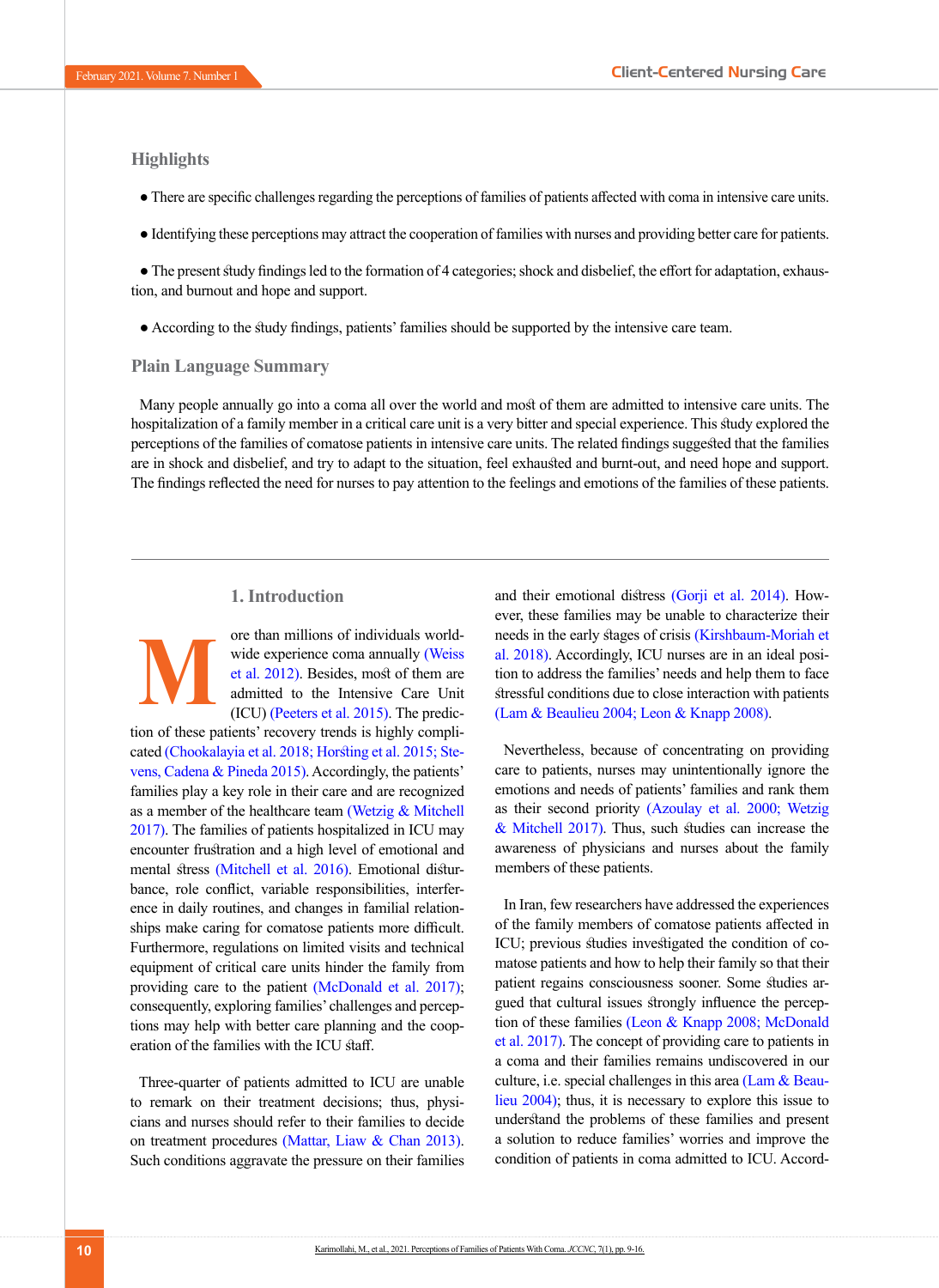ingly, this study aimed to investigate the perceptions of the families of comatose patients in the ICU.

## **2. Materials and Methods**

This was a qualitative study. To achieve the study's objective, a conventional content analysis method was used. This method is recommended for phenomena about which little is known (Elo & Kyngäs 2008). The family members of hospitalized comatose patients who were regularly present at the hospital and met them if necessary (N=17) were requested to participate in the present study. The setting was Fatemi educational hospital affiliated with Ardabil University of Medical Sciences. To recruit the study participants, the purposive sampling method was used; then, the purpose of the study was explained and a written informed consent form was obtained. Moreover, semi-structured interviews were used to obtain the necessary data. Interviews were conducted in the nurses' restroom in Azeri. Interviews were conducted from August 2015 to June 2017 until the data was saturated. The interviews were conducted according to a prepared guide. Some examples of the questions were as follows: "How did you feel when you were informed she/he has gone into a coma and been admitted to ICU?" "How did you spend your days in this time?" "How do you describe ICU?" Following the responses of the study participants, more follow-up questions were probed, e.g. "Can you explain more?" or "What do you mean exactly?".

During the interviews, feedback and oral consent were received from the study subjects to continue the discussion. Eventually, 17 interviews, each lasting 45-60-min were performed, recorded, transcribed verbatim, coded, and analyzed. Besides, voice recording was conducted under the permission of the study participants.

In qualitative studies, analysis of data is conducted simultaneously with data collection, so both inform each other. To analyze the qualitative data, conventional qualitative content analysis was applied. First, the content of the interviews was transcribed word by word; the research participants' words and signifying codes (researcher's inference) were used for initial coding. To specify semantic units, every interview was reviewed several times; subsequently, the codes were categorized based on similarities and differences by coding the semantic units of the study participants' expressions, indicating their perceptions. Then, the categories and subcategories were compared and the analysis of these data led to extracting themes and further abstract concepts (Elo & Kyngäs 2008).

To evaluate the rigor of data, the criteria of credibility, transferability, conformability, and dependability suggested by Guba and Lincoln were used [\(Hsieh & Shan](#page-6-5)[non 2005\).](#page-6-5) The interviews and associated analyses were shared with the study participants and their opinions were considered (member checks). To ensure credibility, i.e. equivalent to the reliability, the codes were given to external experts to confirm the process of coding. Prolonged engagement (around 19 months) led to the researcher being deeply immersed in the data. Furthermore, for transferability, i.e. equivalent to generalizability (suggesting that the findings have applicability in other contexts), the researchers attempted thick describing the context of the study. To ensure the confirmability of the research results, the transcription of some interviews was delivered to two professors mastering qualitative research; they were requested to evaluate the accuracy of the data coding process. Maximum variation sampling was performed through interviews with different individuals, including those with experiences of working in ICU [\(Table 1\).](#page-3-0) Eventually, to ensure dependability, an inquiry audit approach was used. The interviews and the process of analysis were shared with a professor (not involved in the study project); she was requested to examine the process and product of the study.

## **3. Results**

Seventeen family members of patients in a coma (age range: 15-52 years) participated in this study. The study participants' mean age was 36 years [\(Table 1\)](#page-3-0). The findings on the perceptions of families of comatose patients admitted to ICU led to 870 initial codes, 10 subcategories, and 4 themes, including shock and disbelief, the effort for adaptation, 'exhaustion and burnout, as well as hope and support [\(Table 2\)](#page-4-0).

Based on the present research findings, when the participants realize that their patients have been admitted to the ICU, they experienced fear resulting from unknown environment and equipment, as well as the lack of awareness and support by personnel and other family members. Besides, they experienced a range of feelings from sadness and frustration to effort, adaptation, and hopefulness through praying.

Shock and disbelief was the first category, i.e. frequently mentioned by the patients' families. This category has 3 subcategories, including denial, sorrow, and feeling guilty. Numerous participants stated that as soon as they were informed about their loved one being admitted to the ICU, they have experienced severe denial, sadness, and grief. Some participants also blamed themselves for what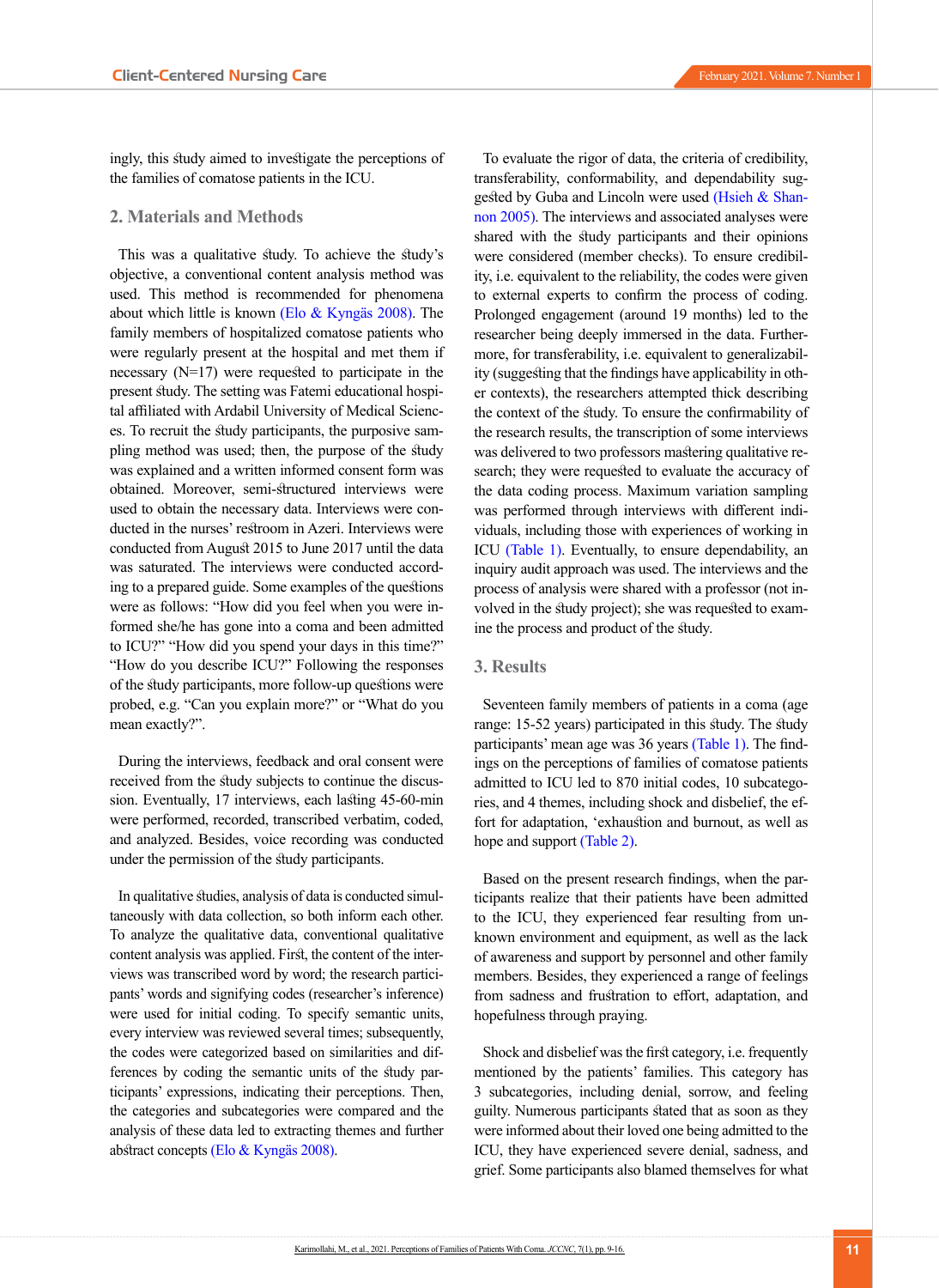| Code           | Age<br>(Year) | <b>Education</b>    | Gender | <b>Marital</b><br><b>Status</b> | Job                    | Relation-<br>ship With<br>the Patient | Patients'<br>Gender | Patients'<br>Age<br>(Year) | <b>The Duration</b><br>of Stay in the<br>ICU (Day) |
|----------------|---------------|---------------------|--------|---------------------------------|------------------------|---------------------------------------|---------------------|----------------------------|----------------------------------------------------|
| $\mathbf{1}$   | 36            | High school         | Female | Married                         | Housekeeper            | Sister                                | Female              | 40                         | 8                                                  |
| $\overline{2}$ | 22            | Associate<br>degree | Female | Married                         | University<br>student  | Child                                 | Female              | 50                         | $\overline{4}$                                     |
| 3              | 34            | High school         | Male   | Married                         | Self-employed          | Father                                | Male                | 15                         | 14                                                 |
| $\overline{4}$ | 47            | High school         | Female | Married                         | Barber                 | Mother                                | Female              | 30                         | 12                                                 |
| 5              | 38            | <b>BA</b>           | Female | Married                         | <b>Nurse</b>           | Child                                 | Male                | 50                         | 26                                                 |
| 6              | 30            | MA                  | Male   | Married                         | University<br>student  | Son-in-law                            | Male                | 52                         | 20                                                 |
| 7              | 28            | Associate<br>degree | Female | Married                         | Housekeeper            | Wife                                  | Male                | 32                         | 5                                                  |
| 8              | 43            | <b>MA</b>           | Female | Married                         | Teacher                | Mother                                | Female              | 26                         | $\overline{7}$                                     |
| 9              | 34            | High school         | Female | Married                         | Housekeeper            | Wife                                  | Male                | 43                         | 13                                                 |
| 10             | 23            | High school         | Male   | Single                          | Self-employed          | <b>Brother</b>                        | Male                | 30                         | 3                                                  |
| 11             | 38            | Primary<br>school   | Male   | Married                         | Self-em-<br>ployed     | Child                                 | Male                | 51                         | 8                                                  |
| 12             | 35            | Associate<br>degree | Female | Married                         | Housekeeper            | Wife                                  | Male                | 42                         | 12                                                 |
| 13             | 47            | High school         | Female | Married                         | Housekeeper            | Mother                                | Male                | 20                         | 15                                                 |
| 14             | 46            | Primary<br>school   | Male   | Married                         | Self-employed          | Father                                | Female              | 20                         | 30                                                 |
| 15             | 41            | <b>BA</b>           | Female | Married                         | Clerk                  | Mother                                | Male                | 20                         | 16                                                 |
| 16             | 31            | High school         | Female | Married                         | Housekeeper            | Mother                                | Female              | 15                         | 10                                                 |
| 17             | 51            | High school         | Female | Married                         | Construction<br>worker | Wife                                  | Male                | 43                         | 14                                                 |

<span id="page-3-0"></span>**Table 1.** Demographic characteristics of the study participants and the patients

**Client- Centered Nursing Care** 

has happened to their loved ones and felt guilty for causing it. A young father stated: "The words coma and ICU are annoying. It is highly unexpected and terrible to hear that your child is in a coma in ICU…" (Participant no. 3).

Furthermore, a 47-year-old hairstylist mother mentioned: "When I was told my daughter is in a coma, the shock left me numb. I could not accept at all that my daughter is in a coma" (Participant no. 4).

Concerning sorrow and feeling guilty, a participant stated: "I had not been answering my son's calls for a while, I had abandoned him … He mingled with bad friends and drove recklessly, like them. One day, he was driving fast, the tire burst, and the car plunged into the valley. If I had not disregarded him, he would not have been socialized with gangs; I feel guilty" (participant no. 15).

Another participant (patient's spouse) referred to a similar point: "Before my spouse's accident, we argued over title deed and I had told him that he could not transfer my share in the property to our son because he is not old enough. He left the house furiously. I got shocked hearing the accident news" (participant no. 12).

The category of effort for adaptation has two subcategories, including a search for information and adaptation with the fear of unknown environment and equipment. According to a majority of the research participants, an essential problem they had faced in ICU was the fear of unknown environment and equipment and inadequate information about the patient's condition. They believed that receiving enough information about the patient's condition and equipment functions can help and causes adaptation with the existing condition.

A 47-year-old mother mentioned: "I had already heard about ICU, but being involved is only when you know how difficult it is and you find that you have no information … I do not understand its' devices and medications.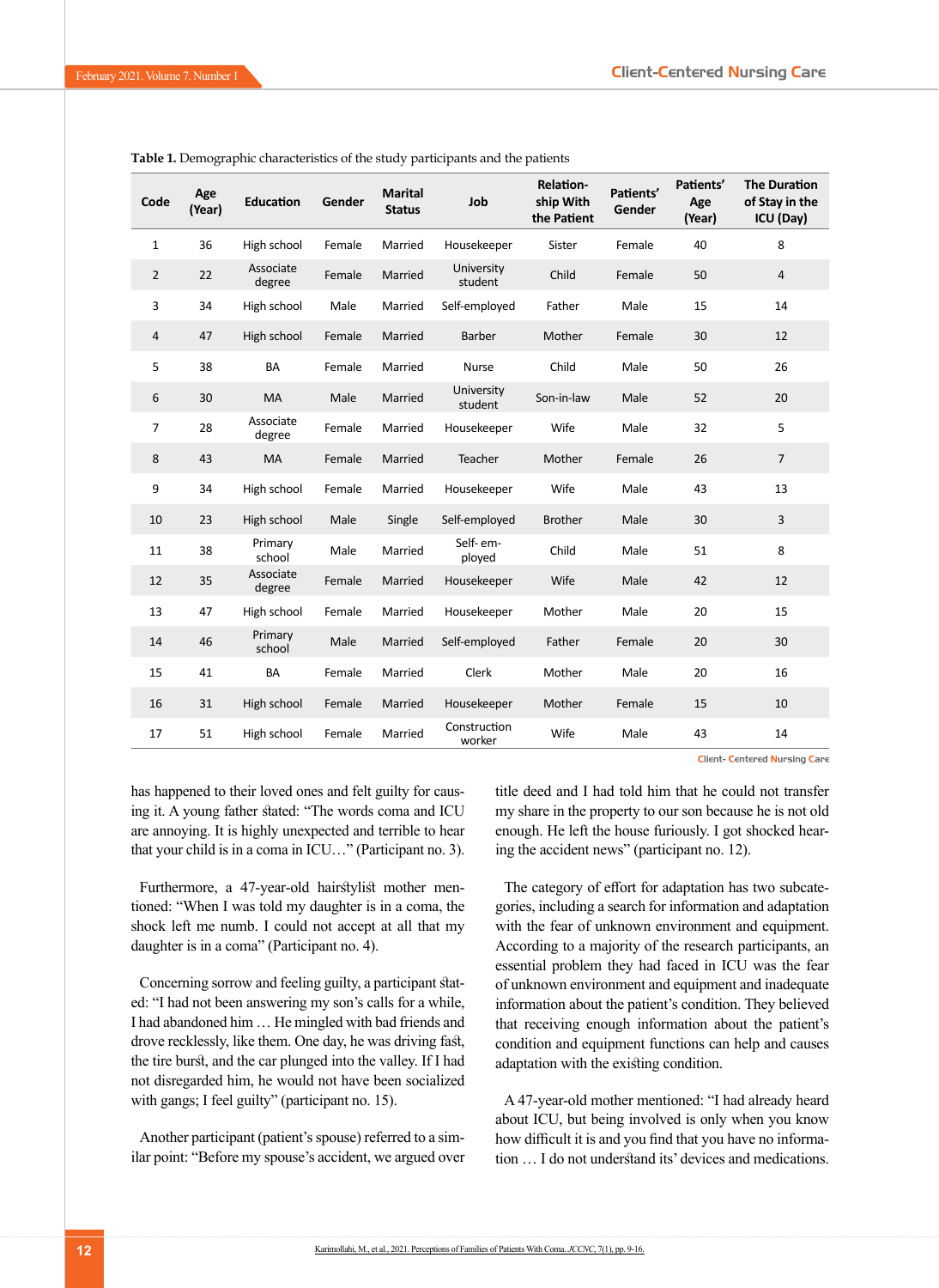<span id="page-4-0"></span> **Table 2.** Summary of the categories and subcategories extracted in this study

| <b>Categories</b>             | <b>Subcategories</b>                                          |  |  |  |  |
|-------------------------------|---------------------------------------------------------------|--|--|--|--|
|                               | Denial                                                        |  |  |  |  |
| Shock and disbelief           | Sorrow                                                        |  |  |  |  |
|                               | Feeling guilty                                                |  |  |  |  |
|                               | Search for information                                        |  |  |  |  |
| Effort for adaptation         | Adaptation with the fear of unknown environment and equipment |  |  |  |  |
| <b>Exhaustion and burnout</b> | Responsibility                                                |  |  |  |  |
|                               | Physical and mental burnout in the whole family               |  |  |  |  |
|                               | Effects on family's togetherness and support                  |  |  |  |  |
| Hope and support              | Praying                                                       |  |  |  |  |
|                               | Personnel's support                                           |  |  |  |  |

**Client- Centered Nursing Care** 

I searched on the internet for hours and asked others, but my information was not enough to take care of the patient; however, reading helped me to cope with the situation" (Participant no. 13).

A 30-year-old participant who was the son-in-law of the patient argued: "ICU seems a strange place. I have no information about the treatment of my patient, and I keep asking questions from physicians and nurses while caring for my patient" (Participant no. 6).

Another participant (patient's spouse) stated: "My fear and anxiety increased when I saw the tubes, i.e. connected to my spouse's throat and mouth. How should I take care of my husband at home? … I tried to look carefully at what nurses do or ask other patients' companions to find out the strange environment of ICU and how the devices work".

Concerning exhaustion and burnout, one of the issues that all participants referred to was the difficulty of taking care of comatose patients in ICU. They believed that this responsibility can lead to physical and mental burnout of the whole family. A continuous attendance of a family member, disturbance in their roles at home and workplace, treatment expenses, long-term hospitalization, and the inability of other family members to care for the patient caused biopsychological burnout in the whole family.

A participant who was under the burden after his brother's going into coma mentioned: "I am under pressure. I cannot stand this burdensome responsibility. May God heal him or grant a merciful release. I have sold all my properties for his treatment, but he does not get better

and there is no decrease in the expenses. I am really tired" (Participant no. 10).

Another participant stated: "Everybody expects me to take care of my father because I am a nurse, but I am fed up and my life is being ruined" (Participant no. 5).

Another participant stated: "I have sleeping disorder now. I have lost weight. My life is about to ruin" (participant no. 14).

Another category was hope and support. Most of the research participants expressed a similar perception of the importance and effect of support and praying. Besides, they identified family, praying, and staff support as the main elements of stability and treatment continuation. Most study participants believed that religious belief and praying were very effective for their peace and the patient's recovery, and others' support, especially by the staff, generated assurance and hope.

The study participant no. 3 claimed: "When everybody helps, you do not get tired soon, and you have more energy and eagerness to take care of the patient". Another research participant stated: "When I see my sister taking care of my dad heartedly, I eagerly do the same, and in this way, it is more rewarding" (Participant no. 11).

Almost all study participants stated in different words that they request God to bless their patients through praying and mercy. Study participant no. 2 (patient's child) declared: "I tell myself I did not suffer more than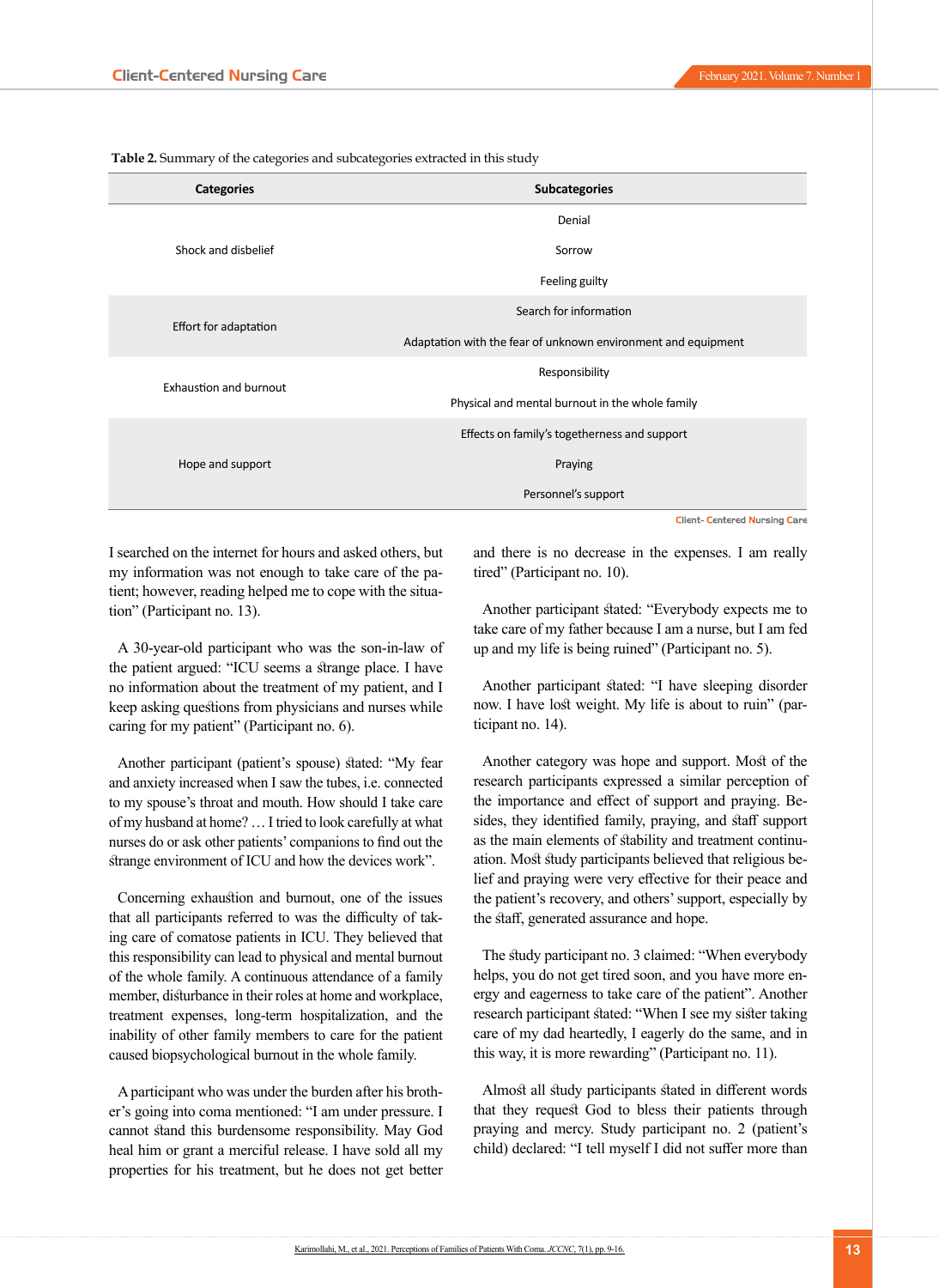Hazrat-e Zeinab. Lady Zeinab, please ask God to bless my patient".

The research participant no. 3 mentioned: "I have offered God a lot. I have prayed in all shrines. In this way, I feel more peaceful too".

The staff support and sympathy were very effective in the moral improvement and treatment follow-up of the patients.

Study participant no. 6 confirmed: "Several responsibilities demand support. You feel well when staff get along with you and support you. Accordingly, you can tolerate the difficulties more easily". Study participant no. 1, as the patient's sister declared: "When you realize that physicians and staff judge your patient's life and death and do not give you information and state that the patient will not recover, you feel bad".

## **4. Discussion**

This study attempted to clarify the perceptions of families of comatose patients in ICU. The relevant findings indicated that the families' perceptions in the process of taking care of comatose patients included 4 main themes, namely shock, and disbelief, the effort for adaptation, 'exhaustion and burnout, as well as hope and support.

The shock and disbelief category included the subcategories of denial, sorrow, and feeling guilty. Ong et al. argued that the family members of such patients experience negative and unpleasant reactions when being informed that their patient is in a coma and admitted to the ICU [\(Ong, Dhand & Diringer 2016\)](#page-7-5).

Effort for adaptation category included the following subcategories: search for information and adaptation with the fear of unknown environment and equipment. Search for information about treatment methods and care provided to the patient was among the most important concerns of comatose patients' families. Besides, they stated that physicians and nurses provide inadequate information, and in some cases, visiting the patient is restricted; however, some other studies indicated that informing families about medical-caring actions can lead to families' satisfaction and the cooperation and acceleration of patient recovery [\(Stutzman et al. 2017;](#page-7-6) [Tan 2017\)](#page-7-7).

The unknown and stressful environment and equipment of the ICU was another problem that caused stress in the families concerning providing care to their patients. Several studies supported this issue. Moreover,

families are under pressure due to the unknown environment and equipment of ICU; they encounter stress and hesitation in taking care of the patient, especially during approaching death [\(Curtis, Downey & Engelberg 2016\)](#page-6-6).

The exhaustion and burnout category included the subcategories of caring responsibility, as well as biopsychological burnout of the whole family. The burdensome responsibility of caring for patients was among the problems faced by families, i.e. supported by other studies. For example, a study concerning the perceptions of Singapore and Chinese companions reported similar results [\(Tan 2017\)](#page-7-7).

The hope and support category was extracted from the subcategories of effect on family togetherness and supporting, praying, and personnel's support and sympathy was another category that resulted in the present study. Among the common and frequent remarks of the study participants were vows and families' hope on God's blessing. In other cultures, praying and staff support were suggested [\(Sutton & Macey 2017\)](#page-7-8).

Family unity was among the positive perceptions of families. Recent studies indicated that family unity and task division improved the process of caring for comatose patients even in the case of those with a poor prognosis [\(Weinstein et al. 2017;](#page-7-9) [Wetzig & Mitchell, 2017;](#page-7-3) [Young](#page-7-10)  [2009\)](#page-7-10). Staff support and sympathy were other critical subcategories of this study. Different studies signified the role of nurses as the best and closest supporter of patients and families, particularly comatose patients; sharing stories of recovered patients helps the families to manage the patient more efficiently (Donaldson-Andersen 2017; Gerow et al. 2010). Another study indicated that appropriate support by the staff increases families' awareness of prognosis and decreases their stress after trauma [\(Mis](#page-7-11)[traletti et al. 2017\)](#page-7-11). Besides, care interventions for the family and staff could improve families' satisfaction of medical-caring trends leading to enhanced cooperation of family with the healthcare team [\(Stutzman et al. 2017\)](#page-7-6).

The transferability of the findings of qualitative studies is limited (Kyngäs, Kääriäinen & Elo 2020; [Slevin](#page-7-12)  [& Sines 1999\)](#page-7-12); however, if the context is consistent with the socio-cultural context of the present study, the findings can be extended to other cultures to some extent.

## **5. Conclusion**

The current study results emphasized the significance of providing support and information about the patient's condition; the equipment of ICU by healthcare workers; the supportive role of other family members caring for the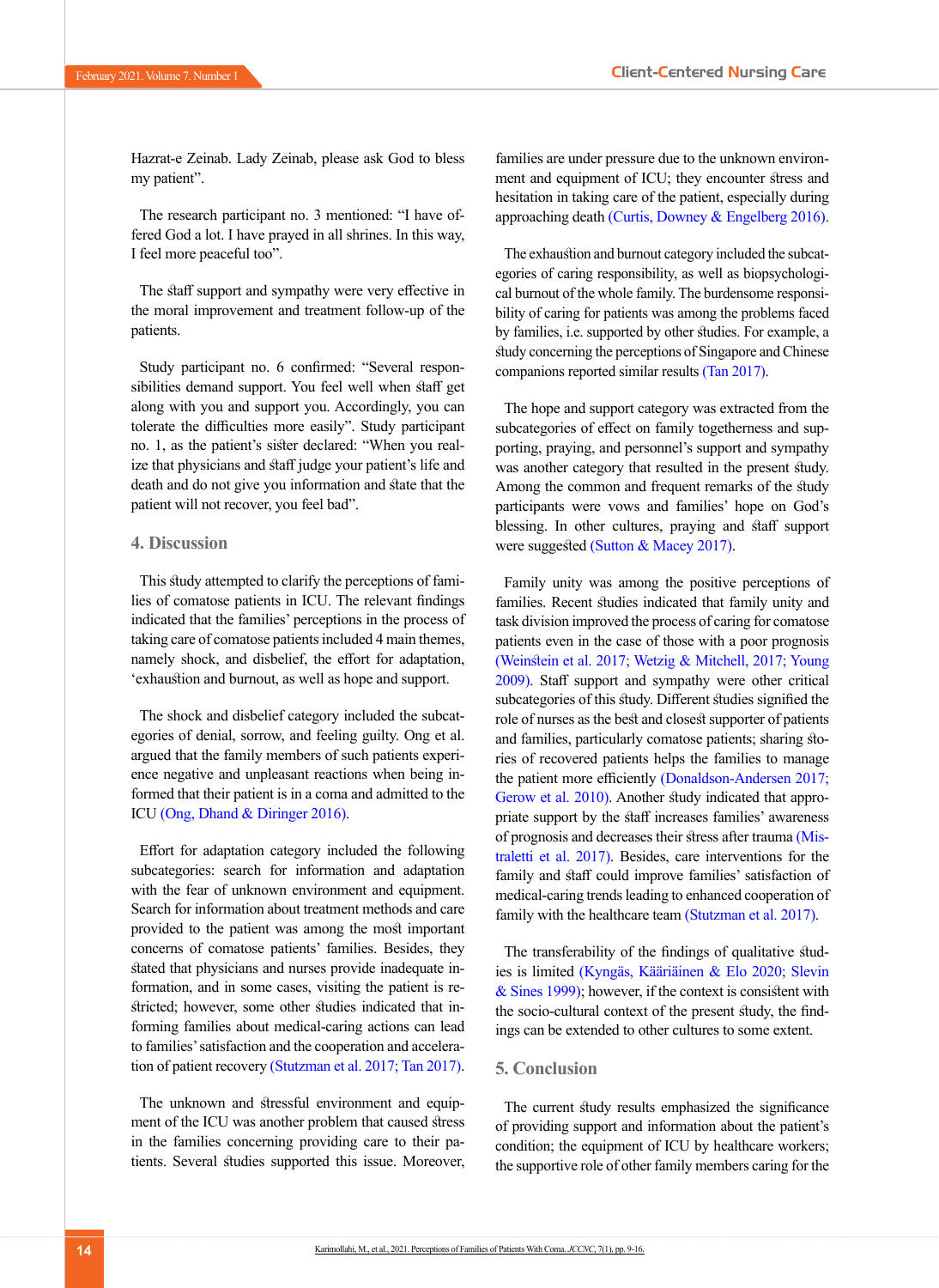patient, and the effect of praying on the perceptions and adaptation of the family members of comatose patients admitted to ICU. According to these findings, family members would benefit from open visitation policies and providing the necessary information by nurses and physicians. The obtained data can help physicians and nurses to provide more effective care for such patients' families.

## **Ethical Considerations**

## **Compliance with ethical guidelines**

This research was approved by the Ethics Committee of Ardabil University of Medical Sciences (AUMS) (code: IR.ARUMS.REC.1394.59). The purpose of the study was explained to the participants and a written informed consent form was obtained from them.

## **Funding**

This study was extracted from a MA thesis of the third author at the Department of Medical and Surgical Nursing, School of Nursing and Midwifery, Ardabil University of Medical Sciences, Ardabil.

#### **Authors' contributions**

Conceptualization and supervision: Mansoureh Karimollahi and Zahra Tazakori; Methodology: Mansoureh Karimollahi, Mehdi Ajri; Investigation, writing – original draft, and writing – review  $&$  editing: All authors; Data collection: Zahra Tazakori, Roghieh Fallah- Tabar; Data analysis: Zahra Tazakori, Roghieh Fallah-Tabar, and Mehdi Ajri- Khameslou; Funding acquisition and resources: Mansoureh Karimollahi, Zahra Tazakori.

#### **Conflict of interest**

The authors declared no conflicts of interest.

#### **Acknowledgments**

All authors would like to thank the Vice President for Research of AUMS which supported the project financially. The families of patients in a coma who shared their experiences are also appreciated.

#### **References**

<span id="page-6-4"></span>Azoulay, E., et al., 2000. Half the families of intensive care unit patients experience inadequate communication with physicians. *Critical Care Medicine*, 28(8), pp. 3044-9. [\[DOI:10.1097/00003246-200008000-00061\]](https://doi.org/10.1097/00003246-200008000-00061) [[PMID](https://www.ncbi.nlm.nih.gov/pubmed/10966293)]

- <span id="page-6-6"></span><span id="page-6-0"></span>Curtis, J. R., Downey, L., & Engelberg, R. A., 2016. *The importance and challenge of measuring family experience with end-of-life care in the ICU*. Germen: Springer. [https://link.springer.com/arti](https://link.springer.com/article/10.1007/s00134-016-4346-z)[cle/10.1007/s00134-016-4346-z](https://link.springer.com/article/10.1007/s00134-016-4346-z)
- Donaldson-Andersen, J., 2017. The nurse's role in supporting patients and family in sharing personal accounts of traumatic events: A personal experience. *Journal of Trauma Nursing*, 24(2), pp. 134-40. [\[DOI:10.1097/JTN.0000000000000276](https://doi.org/10.1097/JTN.0000000000000276)] [\[PMID\]](https://www.ncbi.nlm.nih.gov/pubmed/28272188)
- Elo, S., & Kyngäs, H., 2008. The qualitative content analysis process. *Journal of Advanced Nursing*, 62(1), pp. 107-15. [\[DOI:10.1111/j.1365-2648.2007.04569.x\]](https://doi.org/10.1111/j.1365-2648.2007.04569.x) [[PMID](https://www.ncbi.nlm.nih.gov/pubmed/18352969)]
- Gerow, L., et al., 2010. Creating a curtain of protection: Nurses' experiences of grief following patient death. *Journal of Nursing Scholarship*, 42(2), pp. 122-9. [\[DOI:10.1111/j.1547-](https://doi.org/10.1111/j.1547-5069.2010.01343.x) [5069.2010.01343.x\]](https://doi.org/10.1111/j.1547-5069.2010.01343.x) [[PMID](https://www.ncbi.nlm.nih.gov/pubmed/20618596)]
- <span id="page-6-2"></span>Gorji, M. A. H., et al., 2014. Effect of auditory stimulation on traumatic coma duration in intensive care unit of Medical Sciences University of Mazandarn, Iran. *Saudi Journal of Anaesthesia*, 8(1), pp. 69-72. [[DOI:10.4103/1658-354X.125940](https://doi.org/10.4103/1658-354X.125940)] [[PMID](https://www.ncbi.nlm.nih.gov/pubmed/24665243)] [\[PMCID](http://www.ncbi.nlm.nih.gov/pmc/articles/PMC3950457)]
- <span id="page-6-1"></span>Horsting, M. W., et al., 2015. The etiology and outcome of nontraumatic coma in critical care: A systematic review. *BMC Anesthesiology*, 15(1), pp. 1-8. [\[DOI:10.1186/s12871-015-0041-9](https://doi.org/10.1186/s12871-015-0041-9)] [\[PMID\]](https://www.ncbi.nlm.nih.gov/pubmed/25924678) [[PMCID\]](http://www.ncbi.nlm.nih.gov/pmc/articles/PMC4424591)
- <span id="page-6-5"></span>Hsieh, H. F., & Shannon, S. E., 2005. Three approaches to qualitative content analysis. *Qualitative Health Research*, 15(9), pp. 1277-88. [\[DOI:10.1177/1049732305276687\]](https://doi.org/10.1177/1049732305276687) [[PMID](https://www.ncbi.nlm.nih.gov/pubmed/16204405)]
- Kirshbaum‐Moriah, D., Harel, C., & Benbenishty, J., 2018. Family members' experience of intensive care unit support group: Qualitative analysis of intervention. *Nursing in Critical Care*, 23(5), pp. 256-62. [[DOI:10.1111/nicc.12272](https://doi.org/10.1111/nicc.12272)] [\[PMID\]](https://www.ncbi.nlm.nih.gov/pubmed/28008695)
- Kyngäs, H., Kääriäinen, M., & Elo, S., 2020. The trustworthiness of content analysis. In: H. Kyngäs., K. Mikkonen., & M. Kääriäinen., (eds), The application of content analysis in nursing science research. Springer International Publishing, Berlin. [\[DOI:10.1007/978-3-030-30199-6](https://doi.org/10.1007/978-3-030-30199-6)]
- Lam, P., & Beaulieu, M., 2004. Experiences of families in the neurological ICU: A "bedside phenomenon". *Journal of Neuroscience Nursing*, 36(3), pp. 145-59. [\[DOI:10.1097/01376517-](https://doi.org/10.1097/01376517-200406000-00006) [200406000-00006\]](https://doi.org/10.1097/01376517-200406000-00006)
- <span id="page-6-3"></span>Leon, A. M., & Knapp, S., 2008. Involving family systems in critical care nursing: Challenges and opportunities. *Dimensions of Critical Care Nursing*, 27(6), pp. 255-62. [\[DOI:10.1097/01.](https://doi.org/10.1097/01.DCC.0000338866.47164.6d) [DCC.0000338866.47164.6d](https://doi.org/10.1097/01.DCC.0000338866.47164.6d)] [\[PMID\]](https://www.ncbi.nlm.nih.gov/pubmed/18953193)
- Mattar, I., Liaw, S. Y., & Chan, M. F., 2013. A study to explore nurses' knowledge in using the Glasgow Coma Scale in an acute care hospital. *Journal of Neuroscience Nursing*, 45(5), pp. 272-80. [\[DOI:10.1097/JNN.0b013e31829db970\]](https://doi.org/10.1097/JNN.0b013e31829db970) [[PMID](https://www.ncbi.nlm.nih.gov/pubmed/24025466)]
- McDonald, J., et al., 2017. The 'wayfinding' experience of family carers who learn to manage technical health procedures at home: A grounded theory study. *Scandinavian Journal of Caring Sciences*, 31(4), pp. 850-58. [\[DOI:10.1111/scs.12406\]](https://doi.org/10.1111/scs.12406) [[PMID](https://www.ncbi.nlm.nih.gov/pubmed/28124508)]